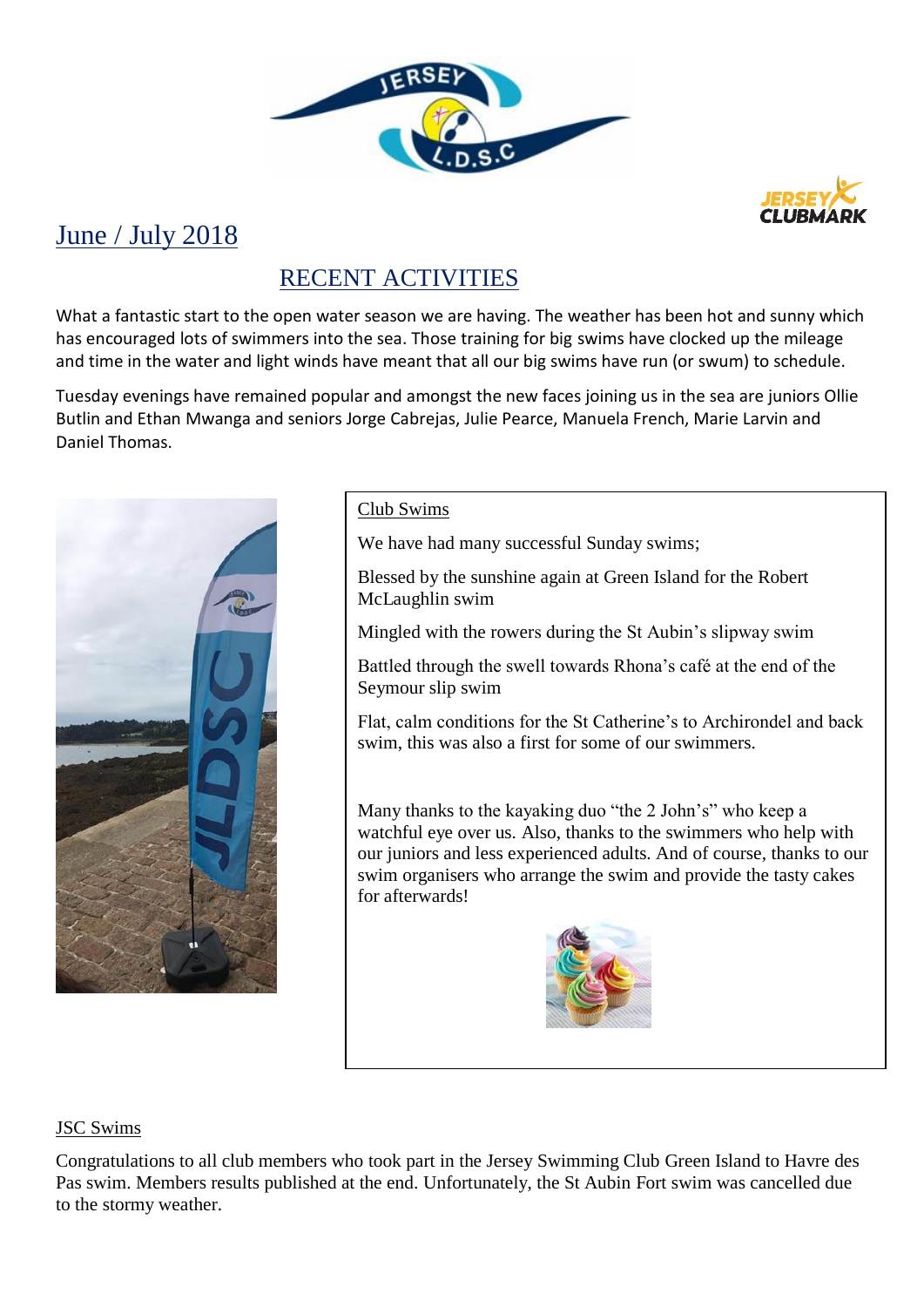## Pink Swim



#### Remember the pink swim back in May?

Thank you to everyone who wore pink and donated money / cakes. We had a great turnout and raised a fab £205 for Macmillan Jersey!! Well done everyone !!

A big well done to Jorge Cabrejas who was awarded the Flambard trophy for his enthusiasm and willingness to support others! Well done to everyone who took part in the swim!





## Arctic Circle swim

 "Well we did it, Jersey girls went back in time. Left Finland just after midnight. Arrived in Sweden the day before we left!!!! "

Congratulations to Bianca Kempster, Hayley Butlin, Fay de Gruchy & Debbie **Banks** 

# **Sea Donkey**

Club life member and friend of many in Jersey, Adrian Sarchet, otherwise known as Sea Donkey brought his film to Jersey on 22nd June at the Jersey Arts Centre. It was an amazing documentary about his attempt to swim from Northern Ireland to Scotland followed by an entertaining Q&A session with Adrian. If you didn't manage to make it the film can be downloaded/purchased at [www.seadonkeyfilm.com](http://www.seadonkeyfilm.com/)





**Congratulations** to [Alice Harvey](https://www.facebook.com/alice.harvey85?fref=gs&dti=168864569896372&hc_location=group) and [Andy Truscott](https://www.facebook.com/andy.truscott1?fref=gs&dti=168864569896372&hc_location=group) on some fab results at the Champion of Champions competition in Dover! Alice was 5th lady in a time of 5 hours 42 mins 18 sec Andy was 10th male in a time 5 hours 27 mins 3 sec Brilliant !! **WELL** Well done guys!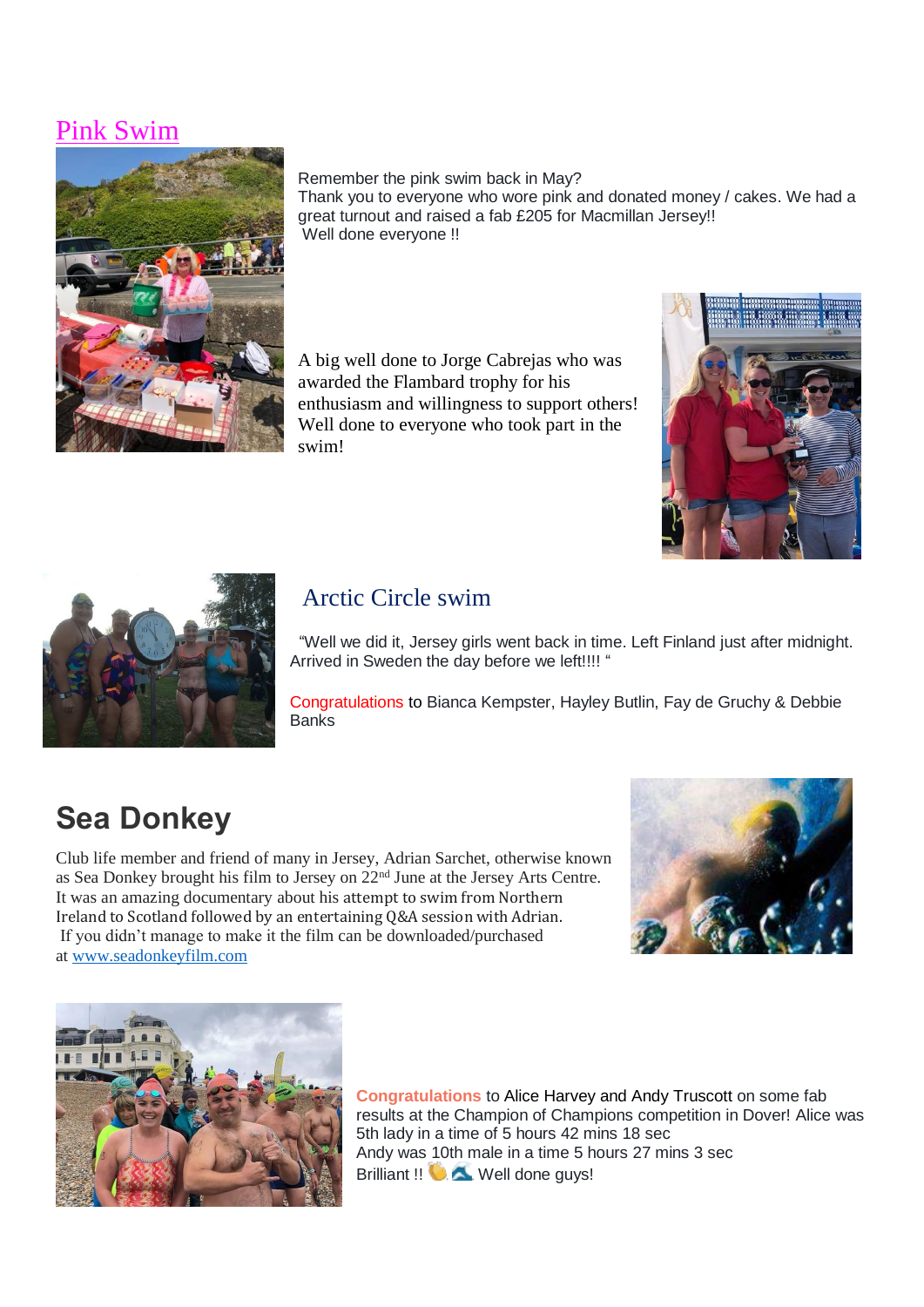## Marathon Swims

It has been a really successful summer for Round Jersey and Jersey to France swims amongst others. Many congratulations and well done to everyone. A full round up will follow separately. However there have been 3 outstanding swims which deserve a special mention;



Guernsey to Jersey 8<sup>th</sup> July – Wendy Trehiou

Wendy successfully completed this swim in a time of 16 hrs 46mins becoming only the 3rd person to achieve it. Congratulations Wendy.



 English Channel swim  $22<sup>nd</sup>$  July – Alice Harvey

Alice successfully completed her English Channel swim in a time of 13 hrs 11mins. An incredible swim, well done Alice.

## ……STOP PRESS…..

Life member Nick Adams has also just swam across the English Channel in a time of 12 hrs 27mins. This brings his tally up to 14 crossings! Awesome!



Double Round Jersey swim

 $14<sup>th</sup>$  July – Andy Truscott

Round and Round He Goes. Andy successfully completed the double in a time of 22hrs 7mins. An amazing achievement, well done Andy.

He is raising funds for two charities; [Littlefeet Environmental](https://www.facebook.com/littlefeetenvironmental/) that specializes in coastal protection of Jersey's beaches and headlands and the RNLI. Here are the links if you would like to donate.

[https://www.justgiving.com/crowdfunding/an](https://www.justgiving.com/crowdfunding/andy-truscott) [dy-truscott](https://www.justgiving.com/crowdfunding/andy-truscott) (Littlefeet)

[https://www.justgiving.com/fundraising/andy](https://www.justgiving.com/fundraising/andy-truscott1)[truscott1](https://www.justgiving.com/fundraising/andy-truscott1) (RNLI)

## Green Island to Havre des Pas results

| Ladies                   |       | Men                   |       |
|--------------------------|-------|-----------------------|-------|
| 2 Chaytor, Leigh         | 33.21 | 9 Jones, lan          | 32.28 |
| 5 Jones, Sarah-Jane      | 35.39 | 15 Bell, Chris        | 34.37 |
| 6 Harvey, Alice          | 36.08 | 16 Swart, Craig       | 35.08 |
| 7 Taylor, Vicky          | 37.24 | 21 Thomas, Daniel     | 35.58 |
| 13 Bree, Julie           | 40.21 | 24 Halliday, Stuart   | 39.17 |
| 14 Harvey, Marion        | 43.23 | 25 Matthew, Graham    | 39.32 |
| 16 Le Bailly, Kelly      | 45.52 | 27 Matthew, Greig     | 40.12 |
| 17 Pipon, Samantha       | 46.30 | 28 Church, William    | 41.54 |
| 18 Brown, Ocean          | 47.24 | 29 McLaughlin, Samuel | 42.14 |
| 19 Lyndsay, Valerie      | 47.41 | 31 Spalding, Scott    | 43.04 |
| 21 French, Manuela       | 49.37 | 33 Brooke, Tim        | 44.08 |
| 22 Le Masurier, Anne-Joy | 57.02 | 35 Powell, Martin     | 49.14 |